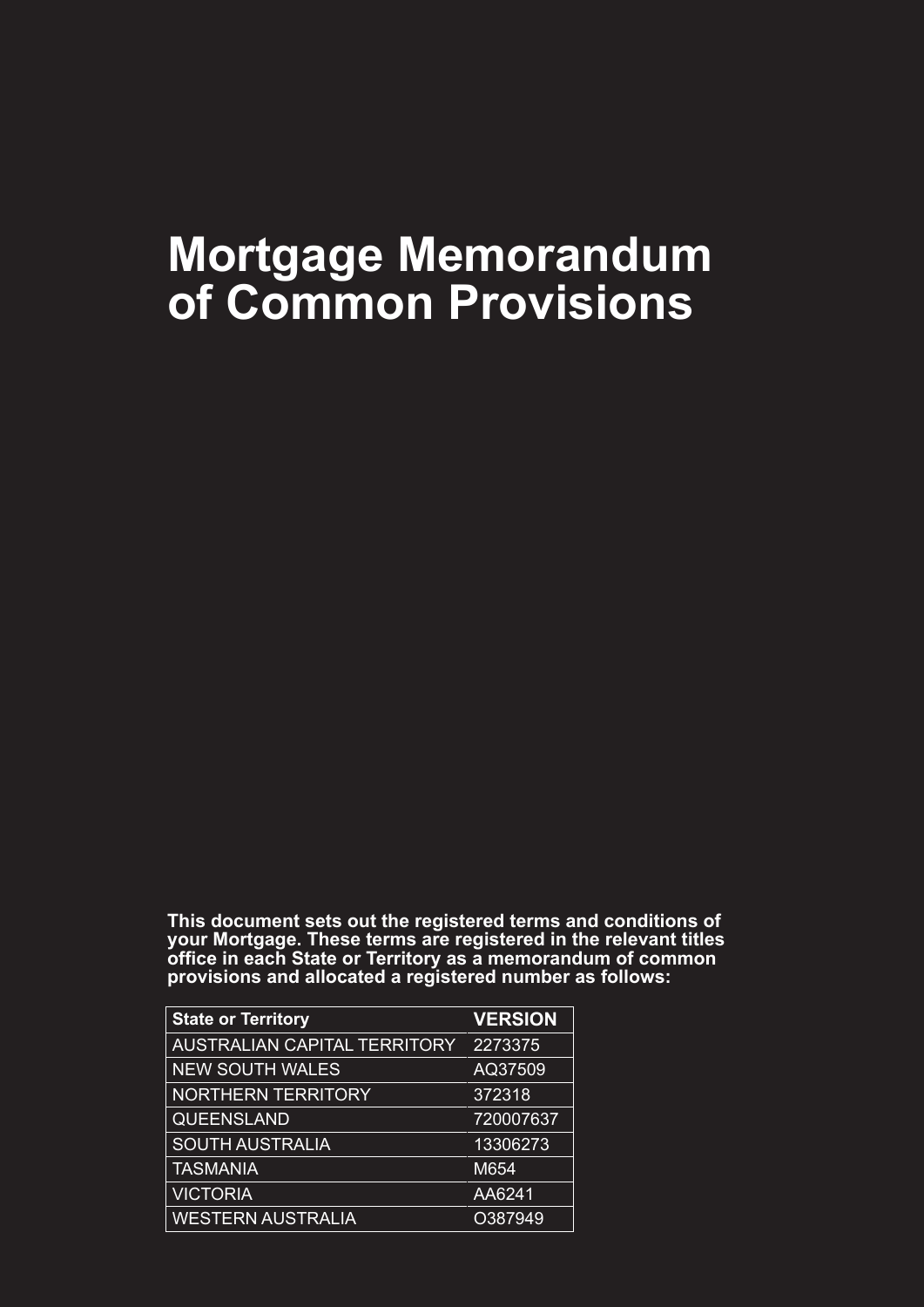# **1. UNDERSTANDING THE MORTGAGE**

# **1.1 Definitions**

In the Mortgage, the following expressions have the following meanings:

"**Authorised Deposit-taking Institution**" means a body corporate in relation to which an authority has been granted by the Australian Prudential Regulation Authority (APRA) to carry on banking business in Australia.

"**Authorised Officer**" means any of our employees and any principal of the firm of solicitors retained by Us and anyone else appointed by Us.

"**Credit Law**" means any applicable law relating to the provision of consumer credit, including the National Consumer Credit Protection Act 2009 (Cth) including the National Credit Code in Schedule 1 and any regulations and instruments made under that Act.

"**Crown Lease**" means any Crown Lease under which You derive an interest in the Land.

"**Default Notice**" means a notice informing You of your default and given by Us in accordance with clause 7.2.

"**Electronic Acceptance**" means your entry into this Mortgage by an electronic process for the signing of documents that is approved by Us from time to time.

"**Enforcement Expenses**" means all reasonable amounts that We (including as attorney under clause 2.6.A or agent under clause 2.6.B) reasonably incur in relation to:

- seeking possession of the Property or taking any other action to enforce the Mortgage after an Event of Default, or
- preserving or maintaining the Property (including paying insurance, rates and taxes) after an Event of Default.

Enforcement expenses includes expenses reasonably incurred by the use of our staff and facilities, and incurred by our contractors and agents.

"**Event of Default**" means any of the events set out in clause 7.1.

"**Governing Body**" means any entity that administers any subdivision affecting the Property.

"**Guarantor**" means any person other than You who guarantees the payment of the Secured Money to Us.

"**Improvements**" means the building and any structure, fence and improvement of any nature at any time erected or standing upon and forming part of the Property.

"**Insolvent**" has the meaning provided by Credit Law.

"**Land**" means the land described as the Land in the Mortgage Form, or so much of that land as remains subject to the Mortgage.

"**Land Titles Office**" means the authority responsible for administering land titles in the State or Territory where the Land is located.

"**Mortgage**" means the Mortgage Form including all schedules and annexures and this document.

"**Mortgage Form**" means the form of mortgage that You have executed that refers to and incorporates this document.

"**Property**" means the Land and all rights relating to the Land and includes the Improvements.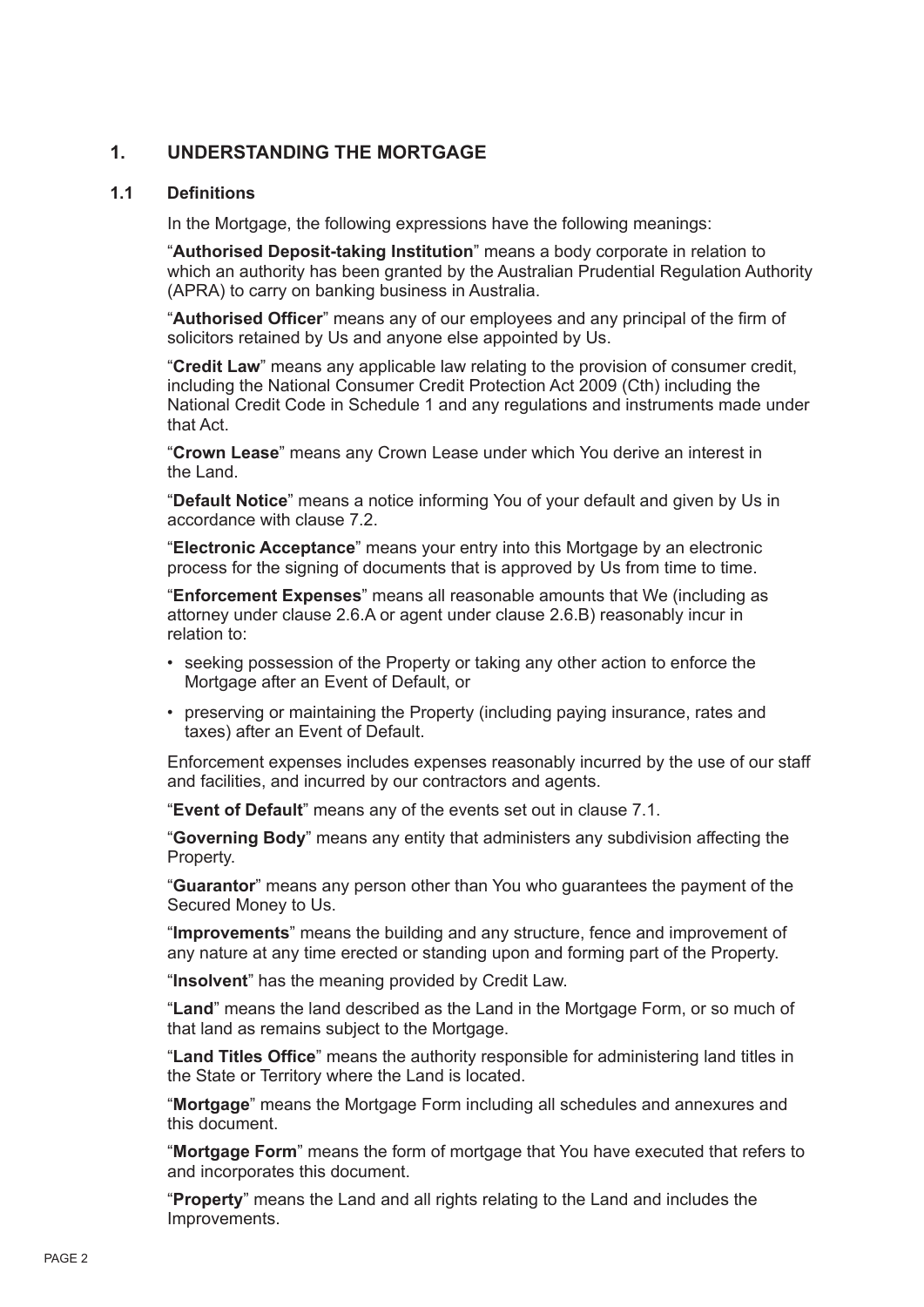# "**Secured Agreement**" means:

- any present or future agreement between Us, and You (or any of You) that You
- acknowledge in writing to be an agreement secured by the Mortgage, and
- an agreement that varies such an agreement.

#### "**Secured Money**" means:

- all amounts that are payable at any time or are contingently owing or payable to Us under a Secured Agreement, and
- Enforcement Expenses.

"**Security**" means any present or future mortgage, charge, guarantee or other security for the payment of the whole or any part of the Secured Money.

"**We**" means the person or persons named in the Mortgage Form as the Mortgagee and "Us" has a corresponding meaning.

"**Works**" includes excavation and earth works, demolition and construction works.

"**You**" means the person or persons named in the Mortgage Form as the Mortgagor and "your" has a corresponding meaning.

# **1.2 Interpretation**

In the Mortgage unless the context otherwise requires:

- a word importing the singular includes the plural and vice versa,
- a word importing any gender includes the other genders,
- a reference to a person includes corporations, firms, authorities and government bodies,
- a reference to a person includes the legal personal representatives, successors and permitted assigns of that person,
- a reference to a statutory law or code includes regulations and other statutory instruments under it and consolidations, amendments, re-enactments or replacements of any of them,
- a reference to anything (including without limitation, to the Secured Money or to the Property) is a reference to the whole or any part of it and a reference to a group of things or persons is a reference to any one or more of them, and
- headings must be ignored in construing the Mortgage.

# **1.3 Credit Law**

This clause applies where Credit Law applies to the Mortgage.

Where Credit Law would make a provision of the Mortgage illegal or void the Mortgage is to be read down (if possible) to the extent needed to prevent it having any of those effects. If this cannot be done, the Mortgage is to be read as if that provision were omitted.

Where the Mortgage is inconsistent with Credit Law, the Credit Law prevails to the extent of the inconsistency.

The Secured Money does not include any amount that is not permitted to be secured under Credit Law.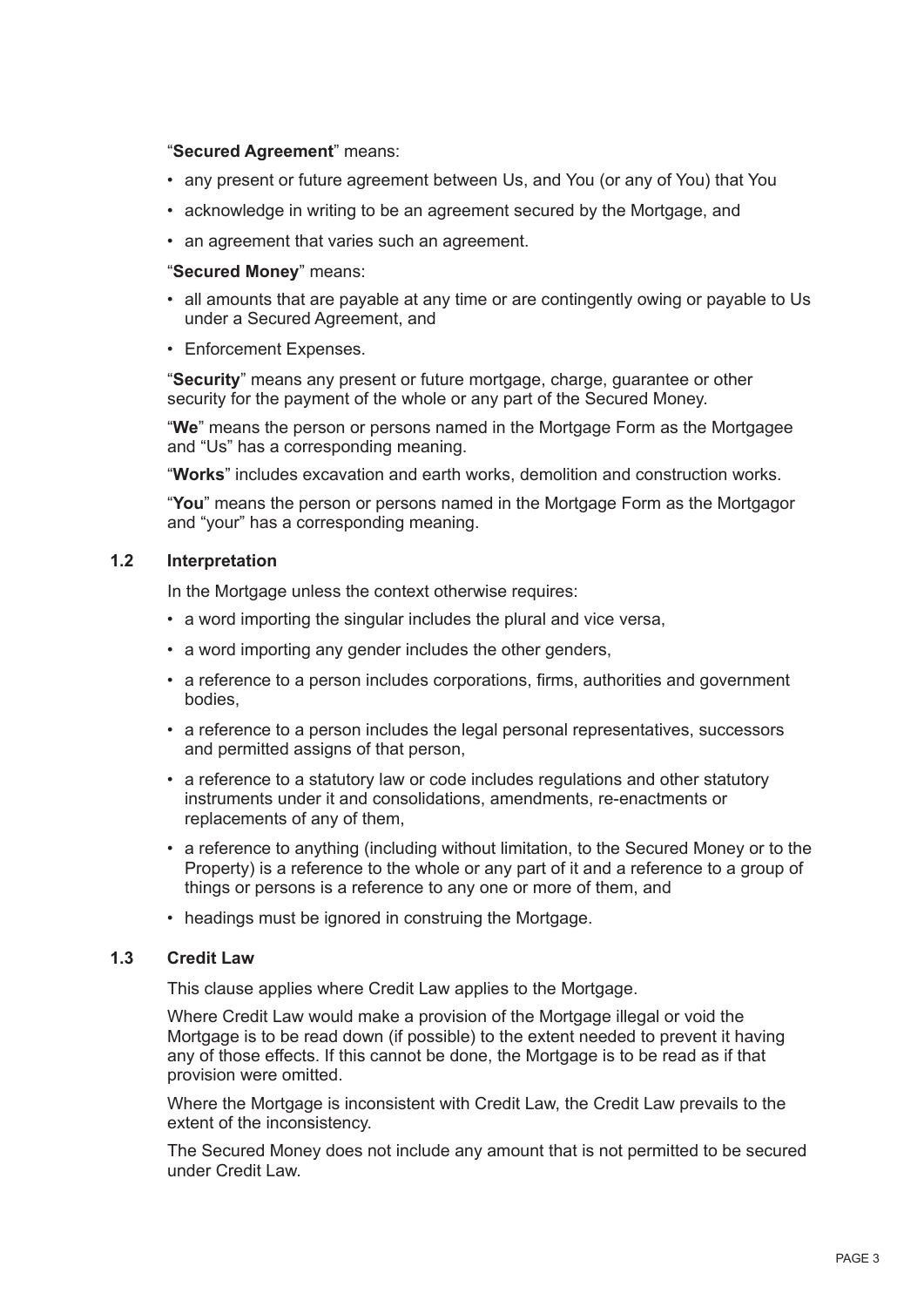# **1.4 Inconsistency between this document and the Mortgage Form**

Unless clause 1.3 applies, if there is any inconsistency between the provisions of this document and the Mortgage Form, the provisions of the Mortgage Form prevail.

# **2. MORTGAGE OBLIGATIONS**

# **2.1 The Mortgage**

You acknowledge that by the Mortgage You mortgage the Property to Us and give Us security over:

- the Property, and
- your right to receive any money or compensation for the Property.

# **2.2 Pay Secured Money**

The Mortgage is security for payment to Us of the Secured Money and for the performance of all of your obligations under the Mortgage. You agree to pay the Secured Money as and when the Secured Money becomes due and payable in accordance with the provisions of each Secured Agreement or the Mortgage.

# **2.3 Not breach the Mortgage, a Secured Agreement or any other Security**

You must ensure that You are not in default under the Mortgage. You must also observe and perform on time all of your obligations under every Secured Agreement and any other Security for the Secured Money that You are a party to.

#### **2.4 Pay Enforcement Expenses**

You must pay all Enforcement Expenses on demand.

#### **2.5 Perfect the security**

Without limiting clause 2.6.A and 2.6.B, You must, if We ask, sign and do such further things or provide or obtain such things to obtain registration of the Mortgage and any other associated dealings or more effectively secure our rights or interests over the Property for payment of the Secured Money. You must make sure that anyone else who has or claims to have an interest in the Property does the same. You also authorise Us and any Authorised Officer to date and fill in any blanks or make any alterations to the Mortgage and any other associated dealings to enable the registration of the Mortgage.

# **2.6 A. Power of Attorney**

Where You enter into the Mortgage as a deed in accordance with clause 11.8 or where the applicable law permits this clause to operate as a power of attorney, for valuable consideration, You irrevocably appoint Us and each Authorised Officer severally to be your attorney.

At any time, each attorney may:

- complete and sign all documents and deeds and do all acts, matters, deeds and things as the attorney considers appropriate to ensure the stamping and registration of the Mortgage.
- after an Event of Default occurs, do anything You can do as owner of the
- Property,
- after an Event of Default occurs, do anything You could do, or ought to have done, under the Mortgage, and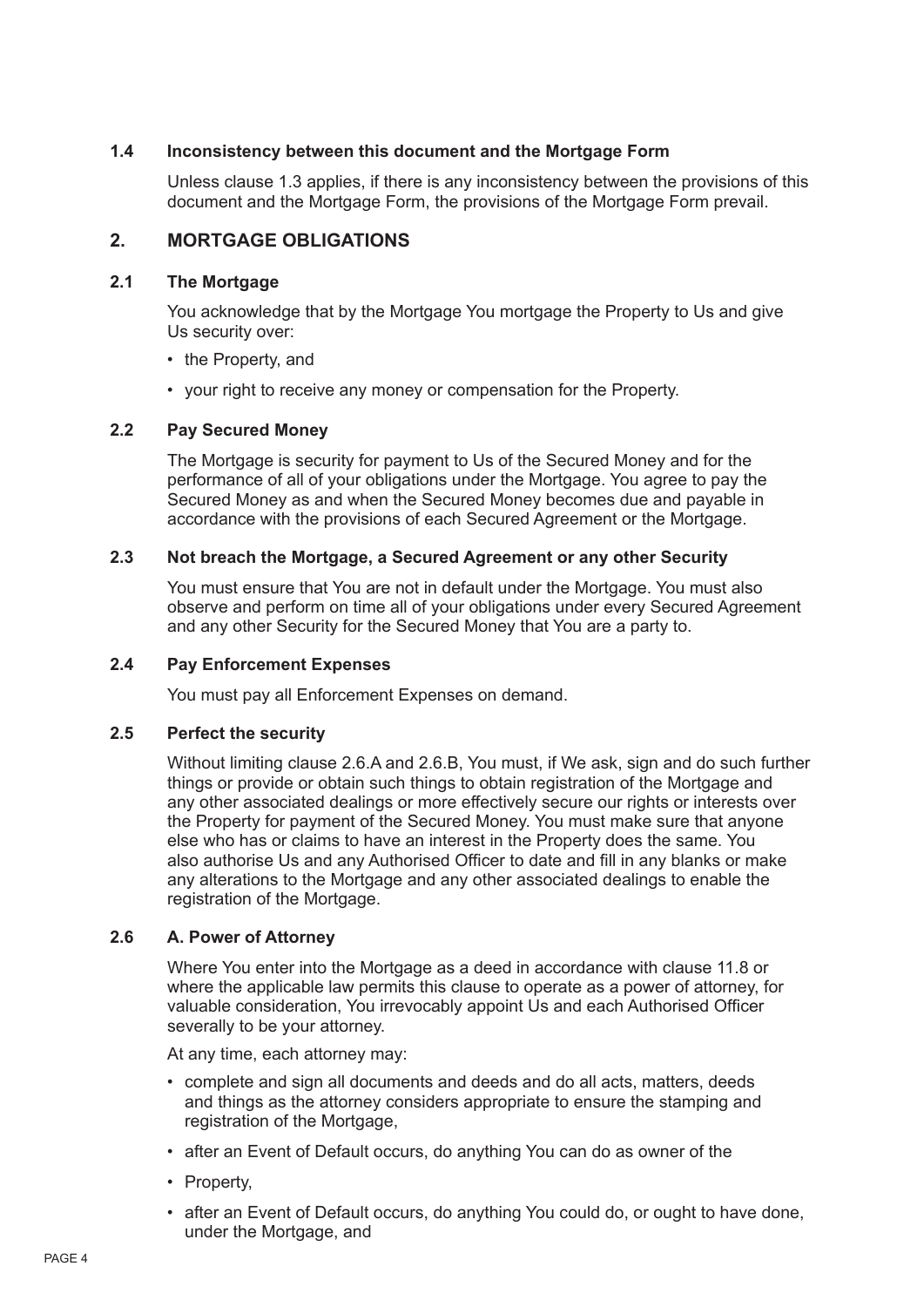• after an Event of Default occurs, do anything We could do under the Mortgage. The attorney may exercise the power even if this involves conflict of duty or interest. You must, if We ask, confirm anything an attorney does under this clause.

# **B. General Authority**

Where clause 2.6.A. does not apply then You irrevocably appoint Us and each Authorised Officer severally to be your agent. You appoint Us as your agent to do all such things under clause 2.6.A. as We may lawfully do as your contractual agent to protect or register our interest in the Land or to exercise our rights under this Mortgage (for example, You authorise Us to take any steps necessary to complete the stamping or registration of this Mortgage or a related document).

At any time, each agent may:

- complete, date and sign all documents and do all acts, matters, deeds and things as the agent considers appropriate to ensure the stamping and registration of the Mortgage,
- after an Event of Default occurs, do anything You can do as owner of the Property,
- after an Event of Default occurs, do anything You could do, or ought to have done, under the Mortgage, and
- after an Event of Default occurs, do anything We could do under the Mortgage.

You must:

- provide a power of attorney in favour of Us on substantially the same terms as clause 2.6.A. and 2.6.B. when asked by Us to do so, and
- sign any document or approve any action by Us or an Authorised Officer where You are reasonably asked to do so by Us.

The agent may exercise the power even if this involves conflict of duty or interest. You must, if We ask You to do so, confirm anything an agent does under this clause.

# **2.7 Trustee**

This clause applies if You enter into the Mortgage as trustee of a trust, whether or not We know about the trust.

You agree that You are liable both in a personal capacity and as trustee of the trust. You promise Us that:

- You enter into the Mortgage for a proper purpose of the trust,
- You have the power under the trust to enter into the Mortgage and to use the trust property as security,
- You have the right to be indemnified fully out of the trust property, before the beneficiaries of the trust, for your liabilities under the Mortgage and any Secured Agreement,
- the trust deed establishing the trust must not be amended without our prior written consent,
- You will not resign or be removed as trustee of the trust without our prior written consent,
- no distribution of any capital of the trust may be effected without our prior written consent, and
- in the event that the trust is a unit trust, no units may be redeemed without our prior written consent.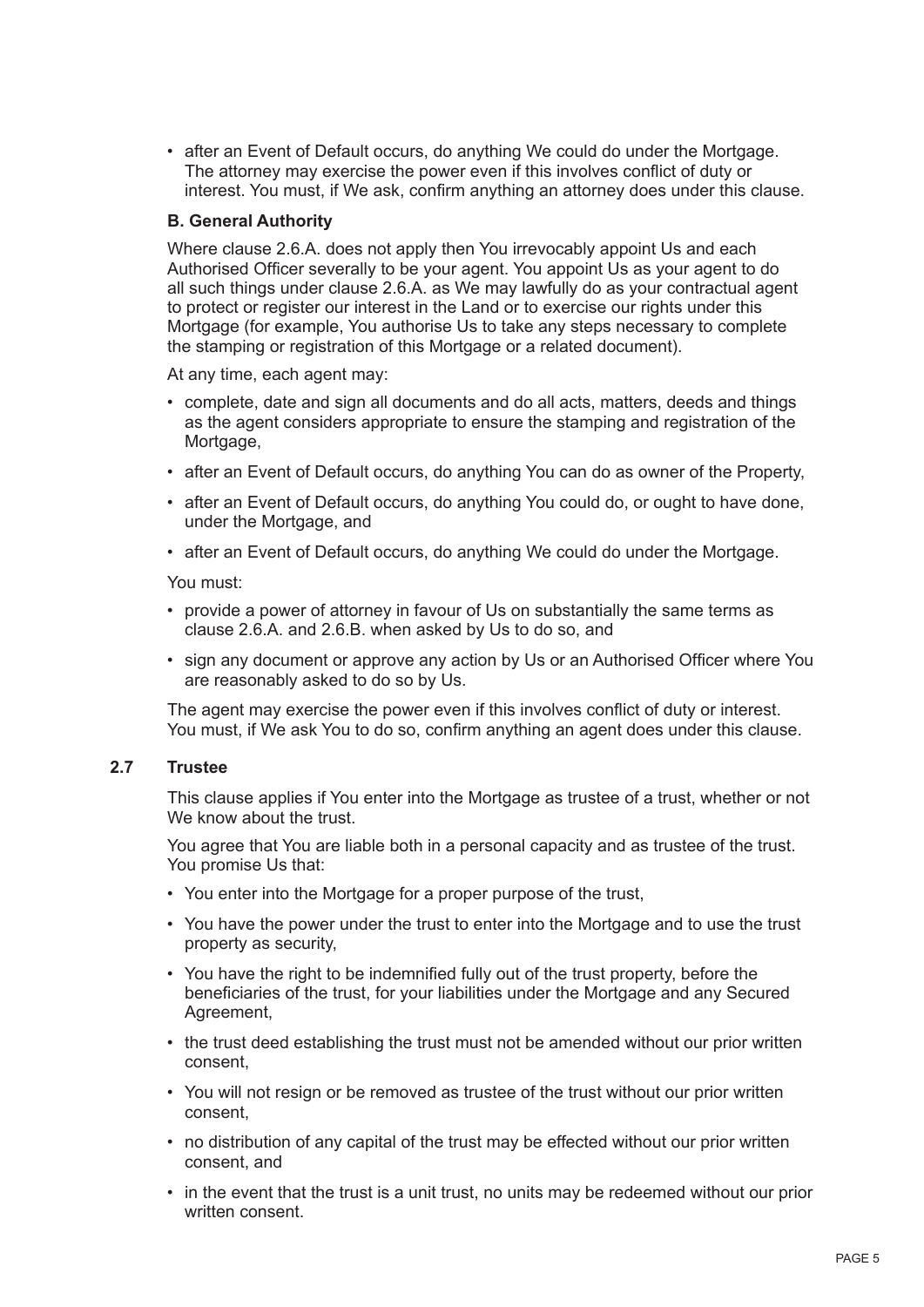# **3. TITLE AND INFORMATION**

# **3.1 Absolute and unchallengeable title**

You promise Us that You have an absolute and unchallengeable title to the Property, or that You will have such title on completion of your purchase of the Property, subject only to any rights that appear on the title to the Property or that You have previously notified to Us in writing (and which We have acknowledged or provided our prior written consent).

# **3.2 Land not subject to any other rights**

You promise Us that:

- the Property is not subject to any right under any:
	- option to purchase or contract of sale,
	- lease, licence or tenancy,
	- adverse possession claim,
	- public or private right of way or easement, or
	- mortgage, charge or other security,

except as appears on the title to the Property or which You have previously notified to Us in writing,

- no part of the Property is reserved for the purpose of a roadway or road widening or for the purpose of existing or proposed public open space or public purposes,
- to the best of your knowledge no person claims or has threatened to make any claim to any interest in the Property, and
- You are not breaching any obligation to any other person by entering into the Mortgage.

#### **3.3 All information given to Us is true**

You promise Us that all information given to Us in connection with each Secured Agreement and the Mortgage remains true and correct in every respect. In particular You promise that all information given by You (or a person on your behalf) before You signed the Mortgage in relation to:

- the Property,
- your interest in the Property, and
- your capacity and financial position,

remains true and correct in every particular.

#### **3.4 Improvements**

You promise Us that all Improvements comply with all applicable laws and the requirements of all relevant authorities.

# **3.5 Contamination of the Property**

You promise Us that, to the best of your knowledge and belief, at the time You enter the Mortgage the Property is free from pollutants and is not contaminated. You must inform Us as soon as reasonably practicable if You have reason to believe that the Property is polluted or contaminated.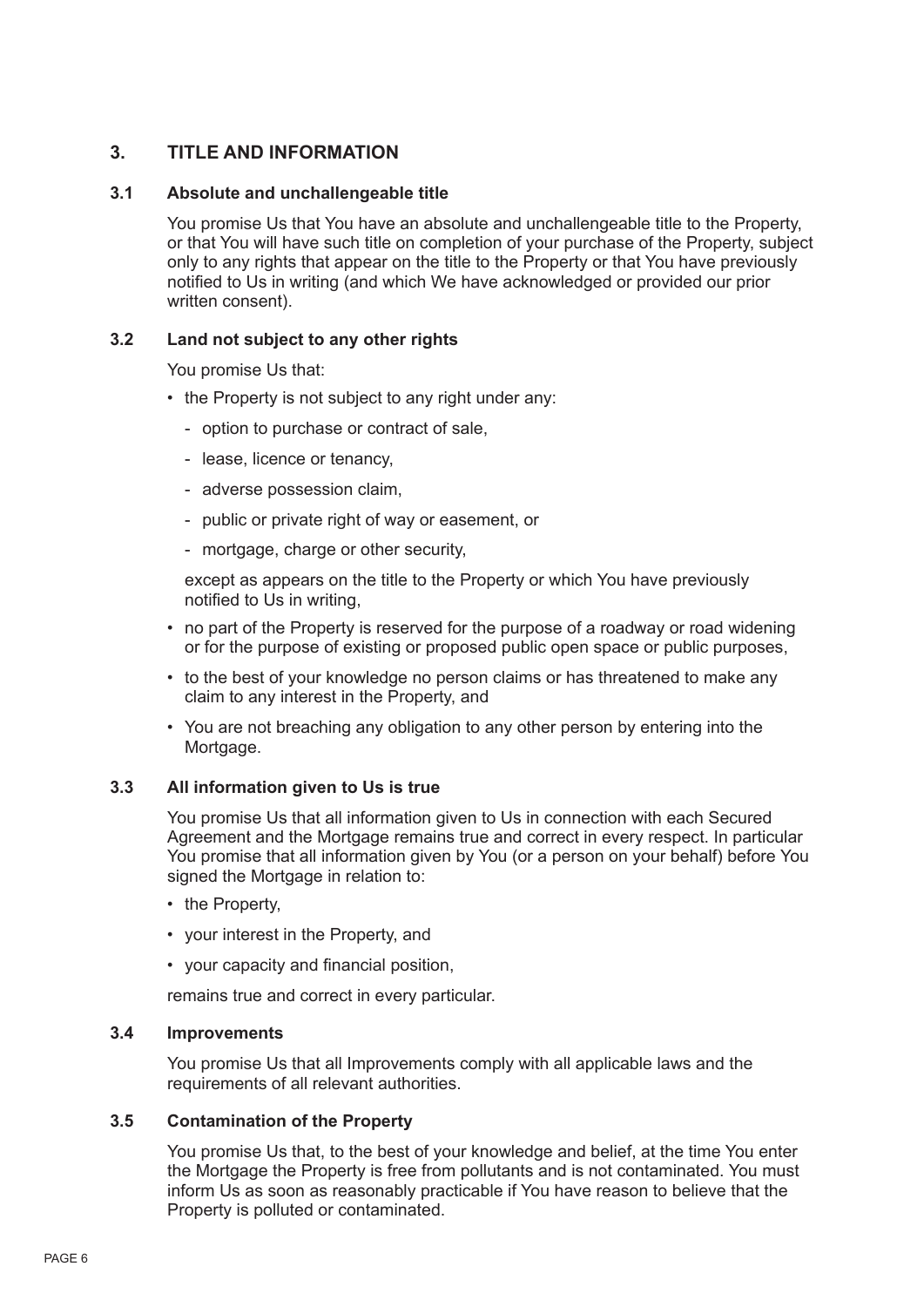# **3.6 Title documents**

You must immediately deliver to Us all documents of title relating to the Property and permit Us to retain these during the continuance of the Mortgage.

# **4. LEASEHOLD TITLE**

# **4.1 Crown Lease**

This clause applies if the Property is leased to You under a Crown Lease.

# **4.2 Your title**

You promise Us that:

- the Crown Lease is valid and current in accordance with its terms.
- You have complied with all of the lessee's obligations under the Crown Lease, and
- You have obtained all required consents to mortgage the Crown Lease.

# **4.3 Your obligations under the Crown Lease**

You must:

- pay on time the rent and other money payable by the lessee pursuant to the Crown Lease,
- comply with all of the lessee's obligations under the Crown Lease,
- on the expiry of the Crown Lease use your best endeavours to obtain a new lease and grant a new mortgage, in the form We require, over the new lease immediately when You acquire the new lease,
- You must promptly advise Us in writing of any dispute in relation to the Crown Lease,
- You must promptly provide Us with any notice You receive from the lessor in relation to the Crown Lease, and
- not alter the use of the Land under the Crown Lease without our prior written consent.

# **4.4 Where the Crown Lease can be converted to freehold title**

If You have or obtain the right to obtain freehold title to the Property:

- You must promptly notify Us in writing, and
- if We ask, You must acquire the freehold title and grant to Us a new mortgage, in the form We require, over the acquired freehold title and deliver the further title documents to Us as soon as You acquire the freehold title.

# **5. OBLIGATIONS REGARDING THE LAND**

# **5.1 Sell or deal with the Property**

You must not, without our prior written consent:

- sell or transfer the Property,
- lease or allow a surrender or variation of any lease of the Property,
- give any mortgage, charge or other security over the Property, subdivide or consolidate the Property,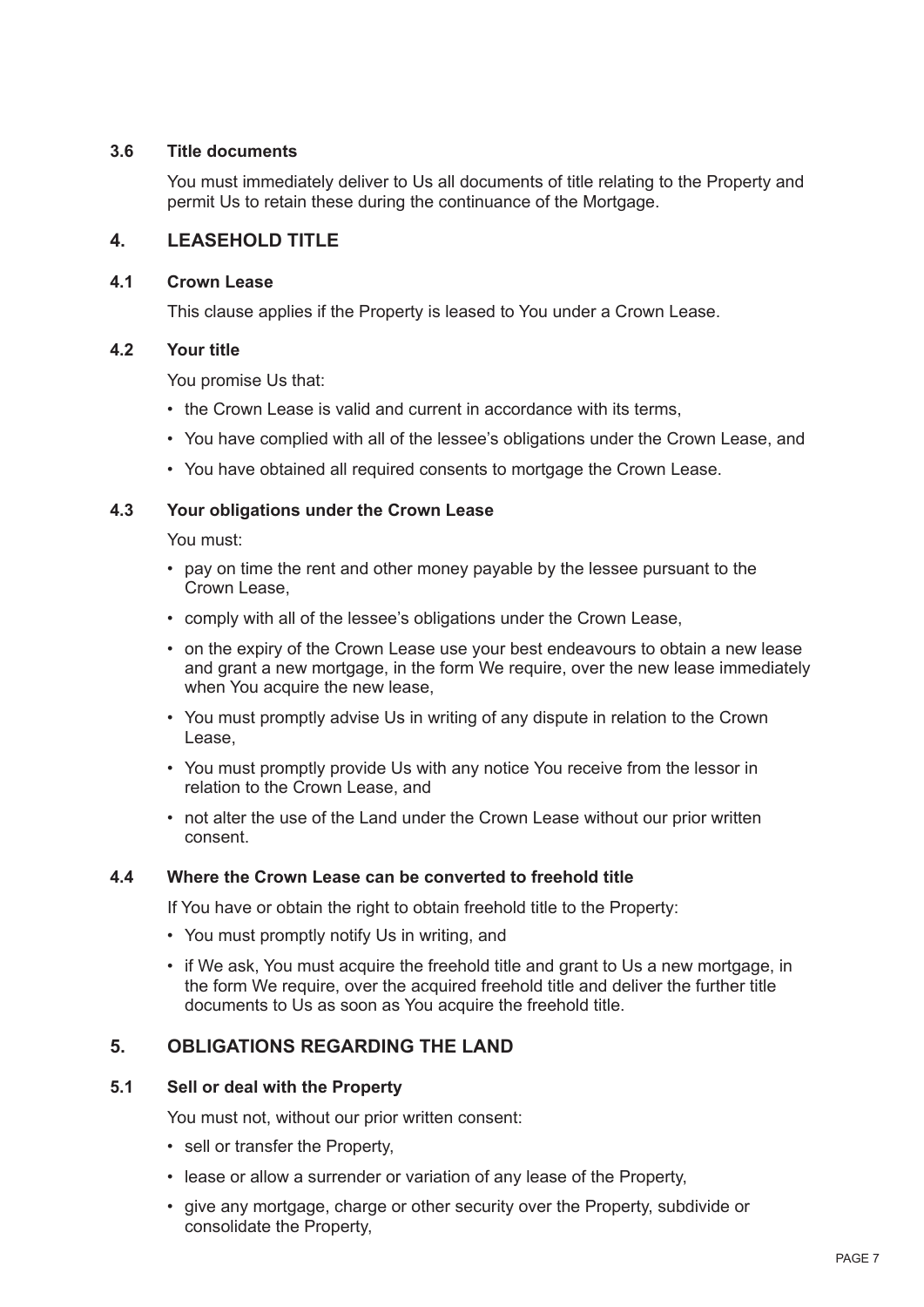- part with possession of the Property, or
- create, vary or terminate any easement, covenant, licence or other right affecting the Property.

# **5.2 Permit charges on the Property**

You must not, without our prior written consent, allow any charge or liability to be imposed on the Property.

#### **5.3 Pay rates and taxes for the Property**

You must pay on time all rates, taxes and outgoings of any kind at any time payable in respect of the Property. If We ask, You must provide Us with the receipts for such payments.

# **5.4 Keep Improvements in good repair and order**

You must put into and keep the Improvements in good substantial and tenantable repair, order and condition.

# **5.5 Structural changes**

You must not demolish or make structural alterations to the Improvements without our prior written consent. You must not do or permit anything that reduces the value of the Property.

# **5.6 Property part of a subdivision**

This clause applies if the Property is part of a plan under any law that provides for the subdivision or development of land or buildings or the management of subdivided land or buildings.

You must take all reasonable steps to:

- comply with all rules of the Governing Body,
- pay on time all amounts that are payable at any time to the Governing Body,
- attend and vote at all meetings of the Governing Body in accordance with our direction,
- not, without our prior written consent, agree or permit any dealing with the common property of the plan of which the Property is part, and
- not, without our prior written consent, agree to any resolution that adds to, amends or repeals any of the rules of the Governing Body.

# **5.7 Observe all laws, regulations and orders**

You must comply with or ensure the compliance with all laws relating to or affecting the Property and its use.

# **5.8 Permit inspection**

You must permit Us, our Authorised Officers and agents to enter at all reasonable times into the Property to view the condition of the Property.

#### **5.9 Compulsory acquisition**

You must notify Us as soon as You become aware if the Property or any part of the Property is being resumed or acquired by compulsory process.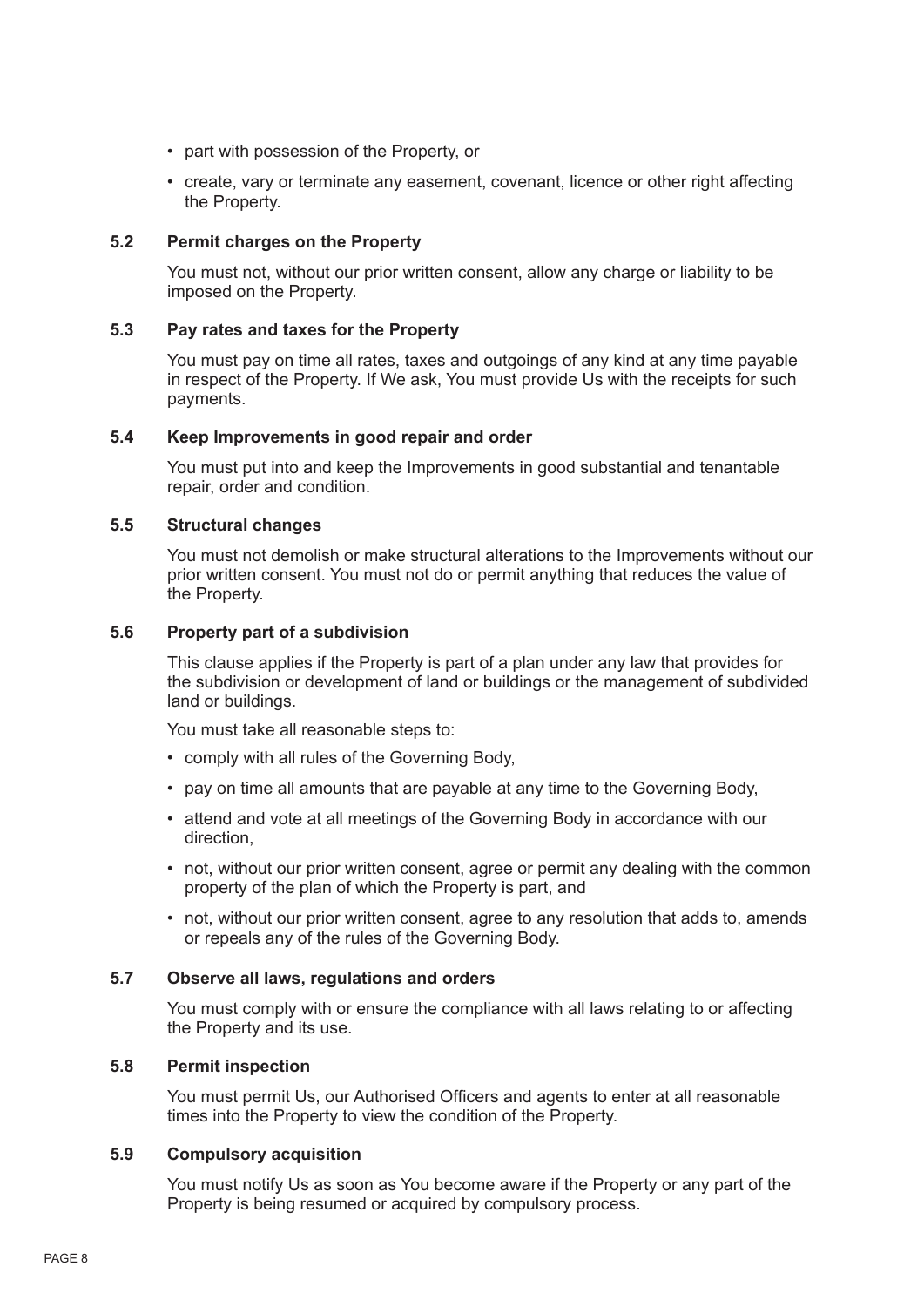You must not compromise, agree or settle on the purchase money or compensation in respect of any such resumption or acquisition without allowing Us an opportunity to review the purchase money or compensation.

You must join with Us in making a claim for money that may become payable by way of purchase money or compensation in respect of the Property.

#### **5.10 Protect the Property**

You must:

- keep the Property in good condition and maintain its value and your and our respective interests in the Property, and
- if the Property is or becomes contaminated, remove any pollutant and clean up the contamination promptly.

# **5.11 Information**

You must promptly:

- give Us any information about the Property or anything happening on or to it that We reasonably ask You to give Us,
- notify Us in writing if the Property becomes contaminated or if the Improvements become defective or seriously damaged, and
- give Us any notice or order (other than usual rate notices or land tax notices) affecting the Property on becoming aware of it.

# **5.12 Building and other Works**

You must obtain our prior written consent and all necessary approvals from authorities and, if applicable, the Governing Body before carrying out any Works toor at the Property.

Any Works must:

- comply with the terms included in our consent and any requirements of any authority, and
- be done properly by competent persons, who are licensed where necessary, and be completed within a reasonable time.

We may require or obtain an inspection or valuation of the Property before or after Works are carried out. We are not liable for Works carried out by a third party even where We require or obtain an inspection or valuation of the Property before or after those Works are carried out.

You must, if We require, for the purpose of further securing to Us the payment of the Secured Money, transfer to Us all of your rights under any warranty, guarantee or builder's insurance relating to the Property or any Works carried out before or after the Mortgage is signed.

# **5.13 Other mortgage**

You must observe and perform on time all of your obligations under any other mortgage over the Property. You must produce to Us payment receipts, statements and such other evidence that You have complied with your obligations under any other mortgage as We may at any time reasonably require.

# **5.14 Caveats**

You must do everything necessary to remove any caveat placed on the title to the Property without our consent.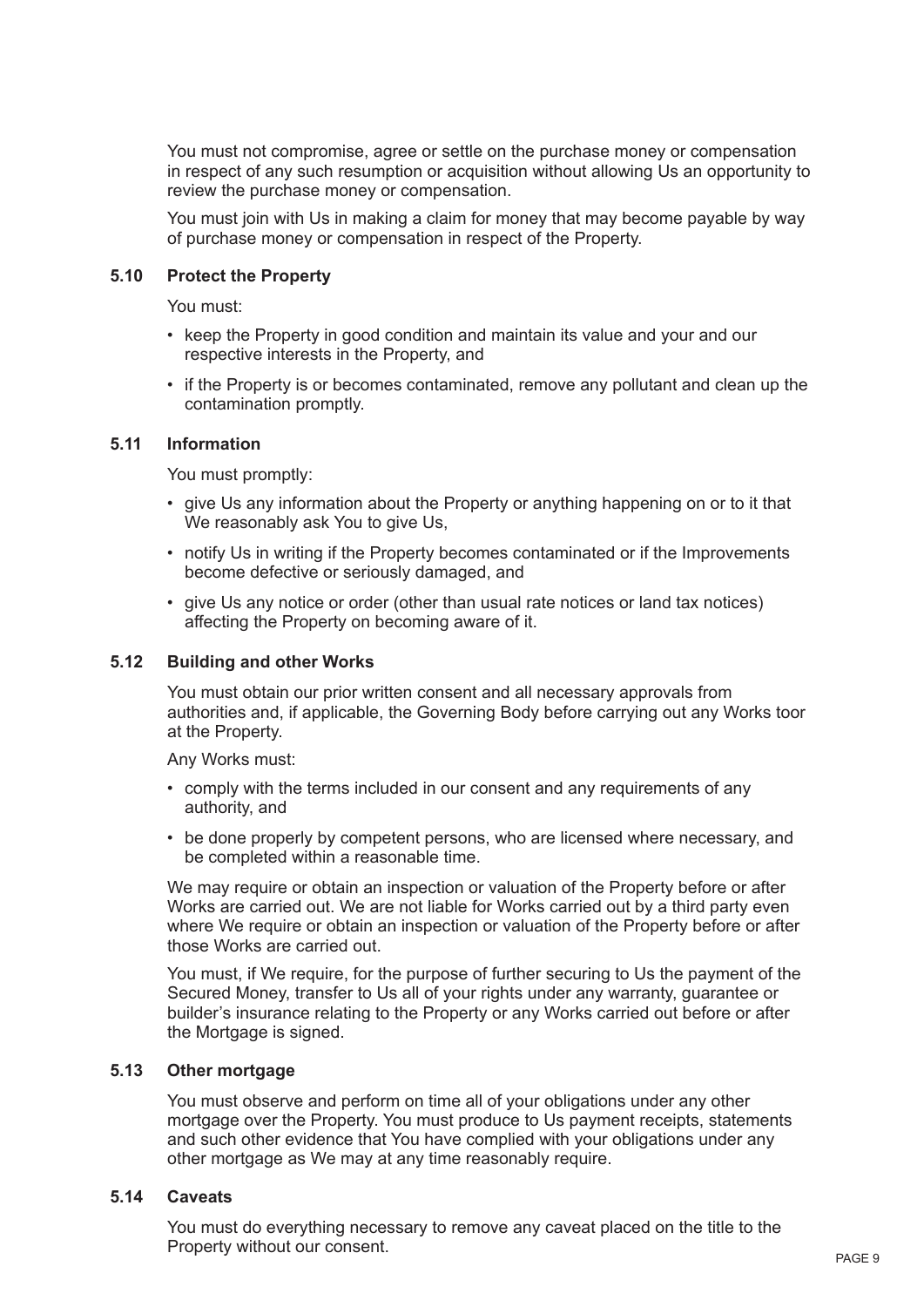# **6. INSURANCE**

#### **6.1 Maintain insurance**

You must maintain insurance over the Property, including the Improvements, against loss or damage by fire, storm and other usual risks. The insurance must be for the full reinstatement value of the Property, including Improvements. You must also maintain insurance against public liability risk and any other risk We reasonably require.

# **6.2 Insurance to note our interest and be with an acceptable insurer**

Insurance referred to in clause 6.1 must note our interest as mortgagee. The insurance must be with an insurer You nominate and We approve.

# **6.3 Keep insurance valid**

You must pay on time all premiums and sums necessary to take out and maintain the insurance. If We ask, You must produce the insurance policy and receipts for premiums. You must not do or fail to do anything that would make any insurance invalid or that would result in the insurance cover being reduced or cancelled. If You fail to perform your obligations pursuant to this clause, We may take out or renew any insurance at your expense without prior notice.

# **6.4 Insurance where there is a subdivision**

If the Property is part of a plan under any law that provides for the subdivision or development of land or buildings or the management of subdivided land or buildings, You must ensure that the Governing Body maintains all of the insurances that are required to be effected by law.

#### **6.5 Insurance claims**

You must notify Us in writing if an event occurs that could give rise to a claim under the insurance and also if the insurer refuses or reduces a claim.

You must, if We require, transfer to Us all of your rights under any insurance. We may pursue or settle any insurance claim as We decide.

You must hold any money paid under an insurance claim on trust for Us. We are entitled to the money up to the amount of the Secured Money. You must use the money received from the insurer, either:

- to rebuild or reinstate the Improvements under the supervision of a person approved by Us, or
- to pay Us the Secured Money.

You must comply with our direction as to the way that the money is to be applied.

# **7. DEFAULT**

# **7.1 Events of Default**

Each of the following is an Event of Default:

- You do not pay any of the Secured Money on time,
- You fail to comply on time with any of your obligations under the Mortgage,
- You or a Guarantor breach any term or condition of any Secured Agreement or any Security,
- You or a Guarantor become Insolvent,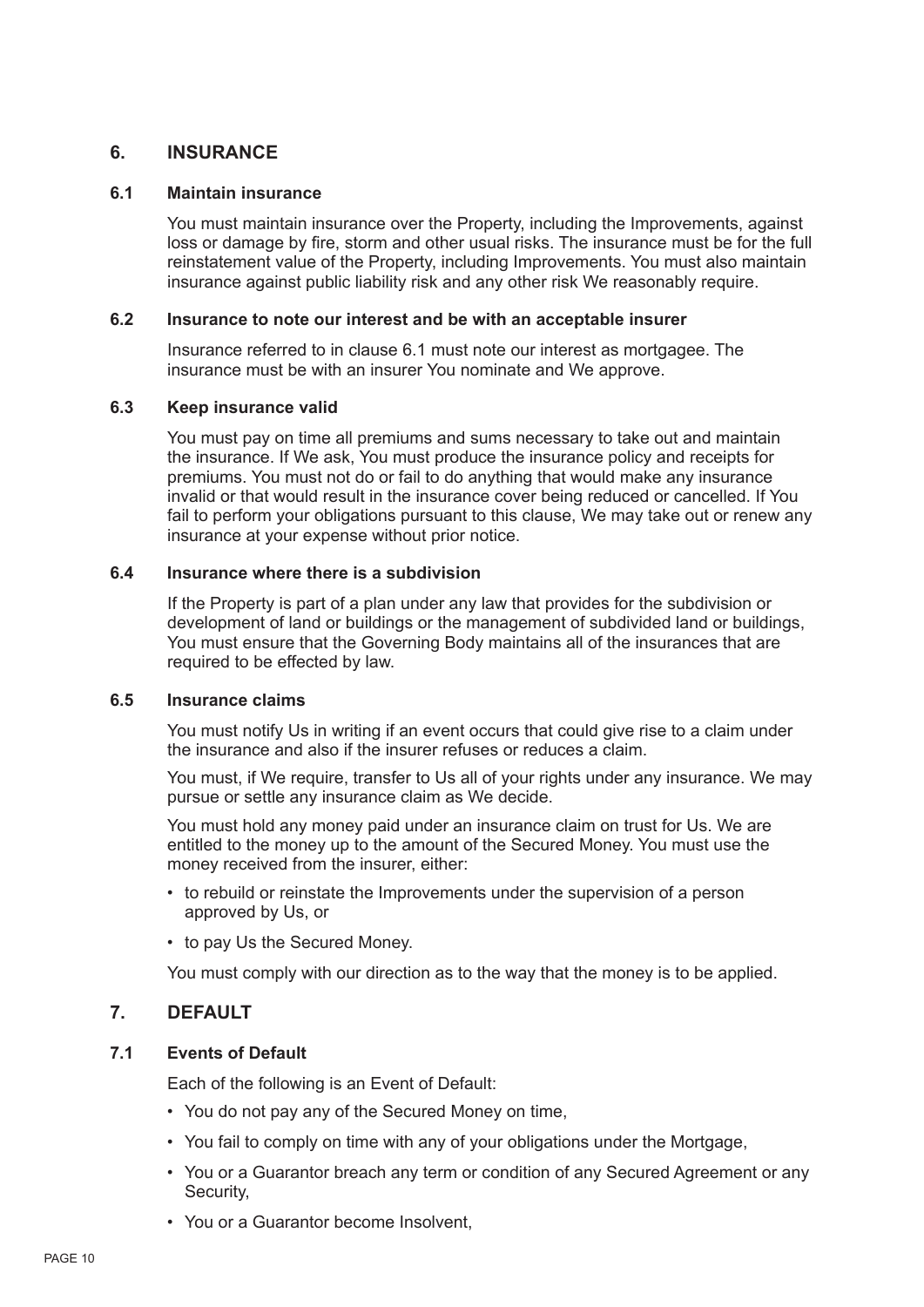- You or a Guarantor die or become mentally incapacitated, or if a corporation, are dissolved,
- You give any mortgage or charge over the Property without our consent,
- You default under any other mortgage or charge over the Property,
- any creditor of yours commences any form of recovery action affecting the Property, or
- any information supplied to Us in connection with a Secured Agreement or the Mortgage is false or, in our reasonable opinion, misleading.

# **7.2 Notice of default**

When an Event of Default occurs and We choose to exercise our rights under the Mortgage then We will give You a Default Notice requiring You to remedy the Event of Default. You must have been in default for one day or more before We may do this. The Default Notice will allow a period of at least thirty days (calculated as provided by Credit Law) to remedy the default unless We are otherwise entitled under Credit Law to exercise our rights under the Mortgage without allowing such period to remedy the default in which case the Default Notice will allow the minimum period allowed by law (and having regard to clause 7.4) to remedy the default. Any Default Notice in accordance with this clause may include such information as is required by any law governing the exercise of our power of sale as mortgagee.

# **7.3 No action taken about an Event of Default**

If an Event of Default occurs and We do not give You a Default Notice in respect of that Event of Default, this does not mean that We have given up our rights relating to that Event of Default or our right to issue a Default Notice relating to that Event of Default at a later date.

# **7.4 Variation of statutory rights**

If notice or lapse of time is required under any law other than Credit Law (whether before or after the giving of any notice) before We can exercise our power of sale or other rights, then, if permitted by such law, that notice or lapse of time is dispensed with.

If any such law does not allow notice or lapse of time to be dispensed with, but allows it to be shortened, then for the purpose of the Mortgage, the period of notice or lapse of time is one day.

# **8. OUR POWERS**

#### **8.1 We may exercise rights if there is an Event of Default**

In the event that You fail to rectify the Event of Default in compliance with any Default Notice under clause 7.2, We may then or at any later time exercise all of your powers as owner of the Property and all powers vested in mortgagees by any applicable law. By way of example We may:

#### • **Possession**

Enter on and take possession of the Property and manage or use the Property.

#### • **Obtain income from the Property or make the Property saleable**

Do all things that We consider appropriate for the efficient management or use of the Property or for obtaining income from the Property or to make the Property more saleable or otherwise to improve the Property.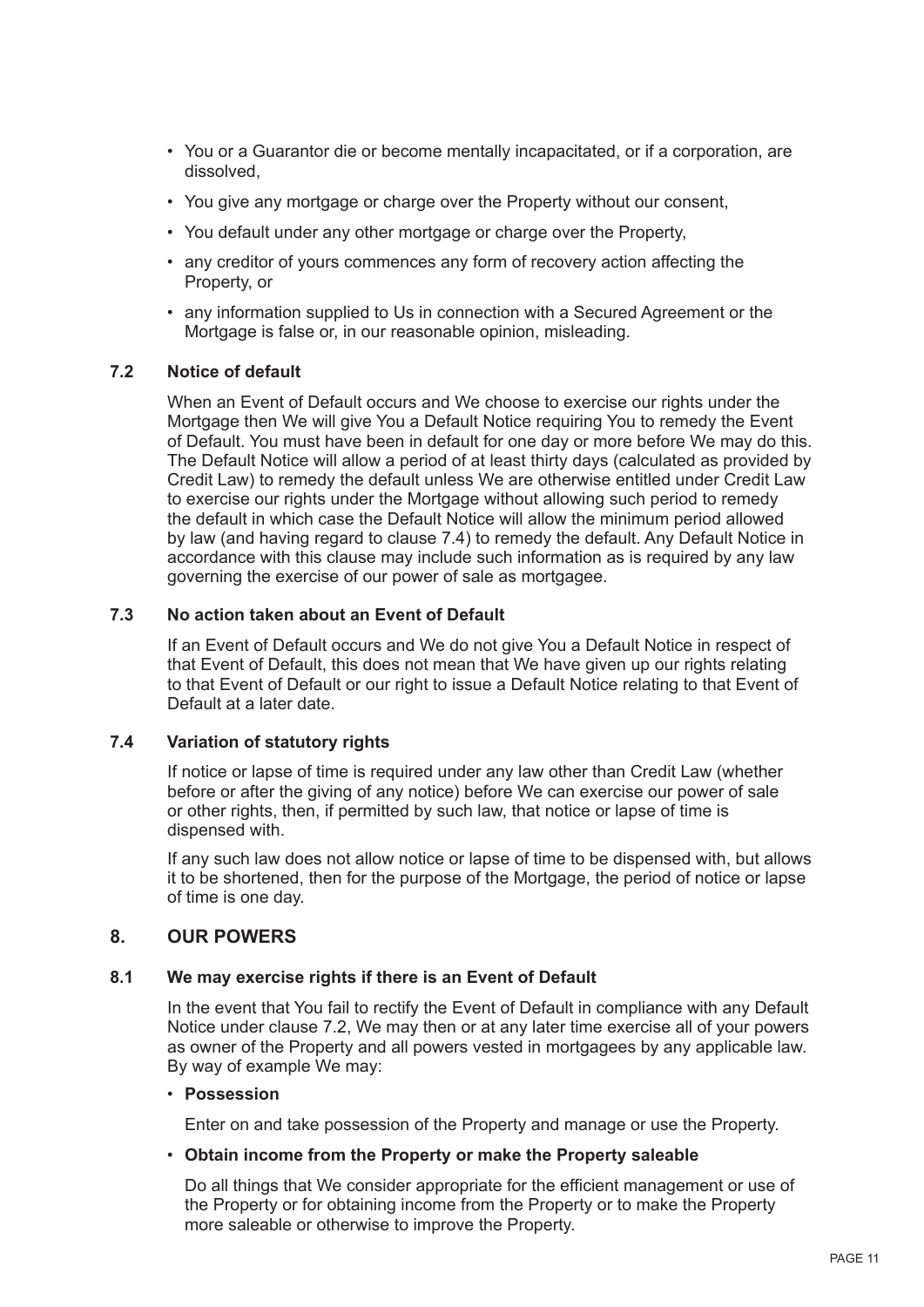# • **Lease the Property**

Lease the Property either separately from or together with any other property mortgaged by You to Us as We may determine in our absolute discretion.

#### • **Sell the Property**

Exercise any power of sale conferred on a mortgagee by any applicable law. By way of example, We may sell the Property or any part of the Property or any interest in the Property for cash or on terms and either separately or together with any other property included in any other mortgage to Us (whether such property is general law land or otherwise) securing the Secured Money with power to apportion the purchase money and expenses of sale between the Property and the other property in any manner that We think fit.

# • **Build or rebuild Improvements**

Pull down, rebuild, alter or add to the Improvements and erect or make any new Improvements.

# • **Amend the title or subdivide the Property**

Apply for and obtain an amendment of the title to the Property and do anything appropriate for perfecting your title to the Property or subdivide the Property.

# • **Acquire additional rights**

Acquire any rights of way or drainage or other easements over the Property or any nearby land and lay out and construct such roads and drains as We consider are necessary.

#### • **Surrender or dispose of rights**

Surrender to the Crown all or any part of or any interest in the Property or exchange with the Crown or with any person all or any part of or any interest in the Property for other land of any tenure either with or without giving or receiving any money or other consideration. Any land so acquired may then be held by Us on your account as further security for the Secured Money and the power of sale and all other rights or remedies conferred on Us under the Mortgage or by any applicable law will apply to and be capable of being enforced in respect of such land.

#### • **Compromise**

Compromise with anyone, or make concessions or arrangements with anyone, about the Property.

# **8.2 We may withdraw from possession of the Property**

After We exercise any powers conferred by the Mortgage or by any applicable law We may at any time suspend the further exercise of any of our powers or withdraw from possession without restricting our future exercise of such powers and without being responsible for any loss or damage to the Property.

# **8.3 Remove things from the Property, if asked**

When We have taken possession of the Property, You must remove anything on the Property that is not covered by the Mortgage, if We ask You to do so.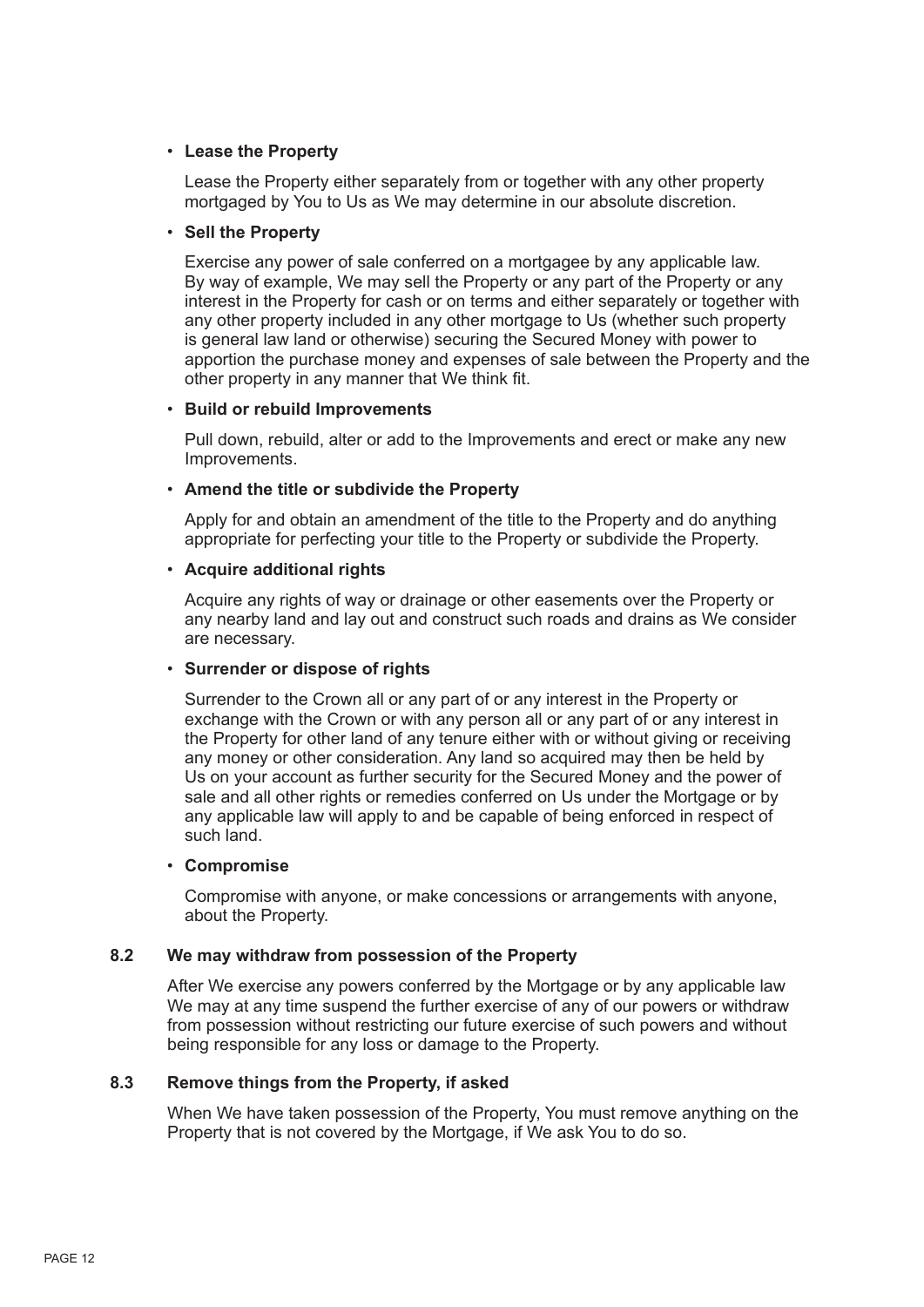If You do not remove the things We ask You to remove within 14 days of being asked:

- those things will be treated as abandoned by You, and
- We may dispose of them in any way We decide.

We will not be liable for any claim by You for any loss of or damage to anything that We dispose of under the authority of this clause.

# **9. MONEY WE RECEIVE**

# **9.1 Payments**

All payments by You under the Mortgage are to be made directly to Us or to any other person as directed by Us and paid by such payment method and to such account or address as may be specified in the applicable Secured Agreement or as otherwise advised to You.

You must make all payments under the Mortgage:

- without deduction or withholding for tax unless the law requires You to make the relevant deduction or withholding, and
- without set-off or counterclaim.

If You pay an amount less than that required to be made under the Mortgage, You may be in default. If You dispute the amount You must pay under the Mortgage, You must contact Us before the amount falls due under the Mortgage.

# **9.2 Credit only for money actually received**

In applying any money towards satisfaction of the Secured Money your account must be credited only with so much of the money available for that purpose as We actually receive, such credit to date from the time of receipt.

# **9.3 Money to be applied toward payment of the Secured Money**

All money received as a result of exercising any of our powers under the Mortgage or any applicable law or received from any receiver appointed pursuant to any power vested in Us by any applicable law or by the Mortgage may be applied in or towards satisfaction of the Secured Money in such order and in such manner as We determine.

# **9.4 Money received as compensation**

All money that may be payable by way of purchase money or compensation for the Property must be paid to Us and be dealt with by Us as if paid by You pursuant to the Mortgage. We may sign any document in respect of such money or the Property in your name and on your behalf.

#### **9.5 Surplus money**

If at any time after payment of all the Secured Money there is in our possession any surplus money payable to You such surplus money will not carry interest. We may at our absolute discretion, but are not obliged to, pay the same surplus money as a credit to a deposit account with an Authorised Deposit-taking Institution.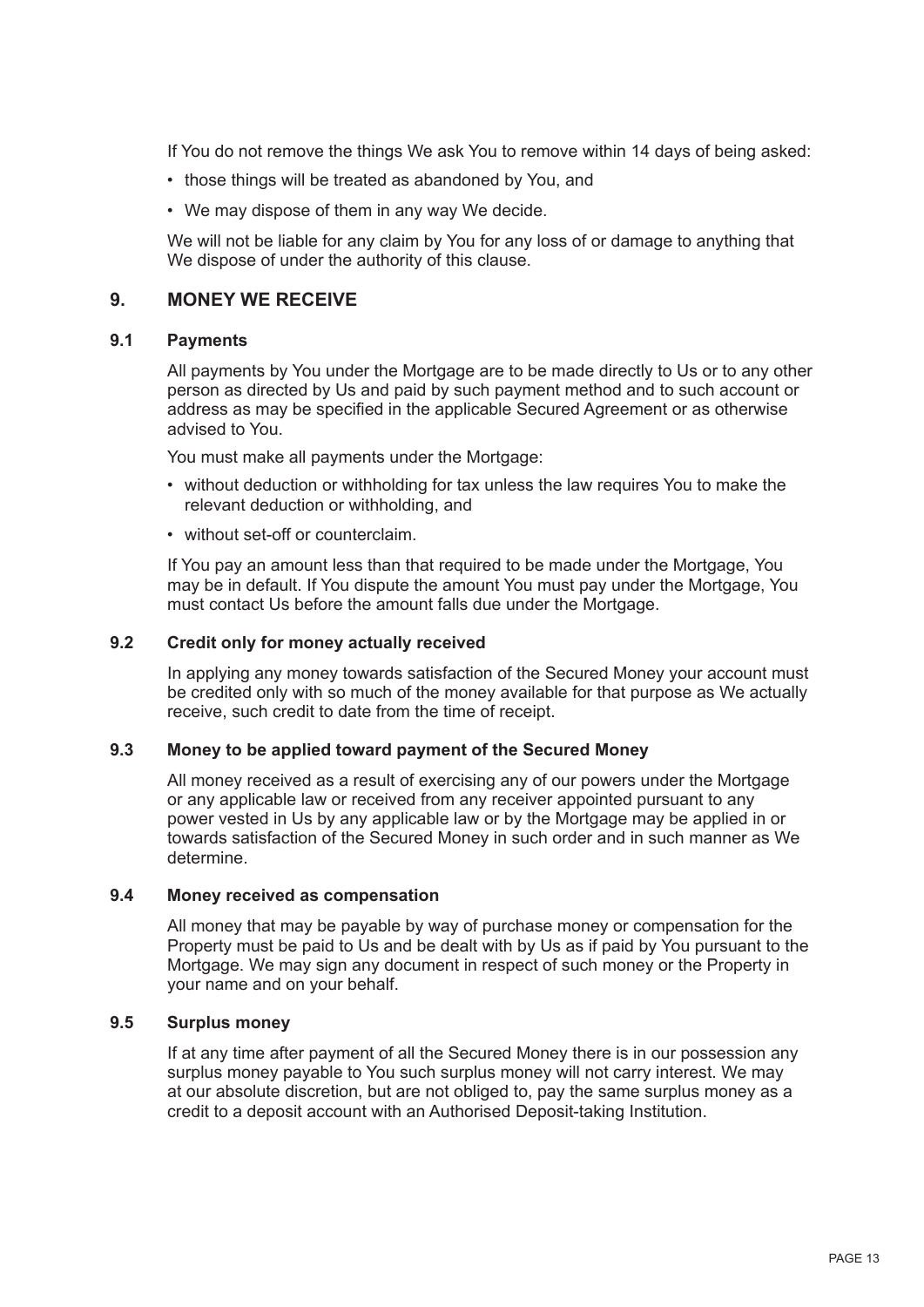# **10. NOTICES**

# **10.1 Statement of amount of the Secured Money**

A written statement by Us or by any Authorised Officer as to the amount of the Secured Money is sufficient evidence of that fact, unless You prove the statement is wrong.

# **10.2 Method of service**

We may give You notice by delivering it to You personally or by leaving it at or by sending it by post, facsimile or similar facility to your residential or business address or the Property. For this purpose, We may use the last address recorded for You.

# **10.3 Several persons**

If You are comprised of more than one person, any notice will be given to each one of You.

# **10.4 Signing of notices**

If the notice is a demand for payment, it can be signed by Us or by any Authorised Officer. Any other form of notice need not be signed, unless required by law.

# **10.5 Receipt of the notice**

If the notice is delivered personally, it will be deemed to be given on the later of the date it bears or the date it is received. If the notice is left at your address, it will be deemed to have been given on the later of the date delivered or the date it bears. If the notice is sent by post, it will be deemed to have been given on the later of the date it bears or the date it would have been delivered in the ordinary course of post. If the notice is sent by facsimile, it will be deemed to have been given on the later of the date it bears or the date the transmitting machine reports it was sent.

#### **10.6 Change of name or address**

If You change your name or address, You must notify Us in writing immediately specifying details of the change.

# **11. GENERAL MATTERS**

# **11.1 Secured Money does not merge in any judgment**

The Mortgage does not merge with or adversely affect any judgment We obtain against You for the Secured Money. In these situations, We may exercise rights under the Mortgage and also under the judgment.

# **11.2 Applicable law**

The Mortgage must be construed in accordance with the law of the State or Territory where the Property is located. You submit to the jurisdiction of the courts of that place.

# **11.3 Severance**

If any provision of the Mortgage (whether contained in a separate clause or not) is illegal or void the provision is to be read down (if possible) to the extent needed to prevent it having any of those effects. If this cannot be done, the provision is to be severed from the remaining provisions of the Mortgage, that must be interpreted without reference to such illegal or void provision.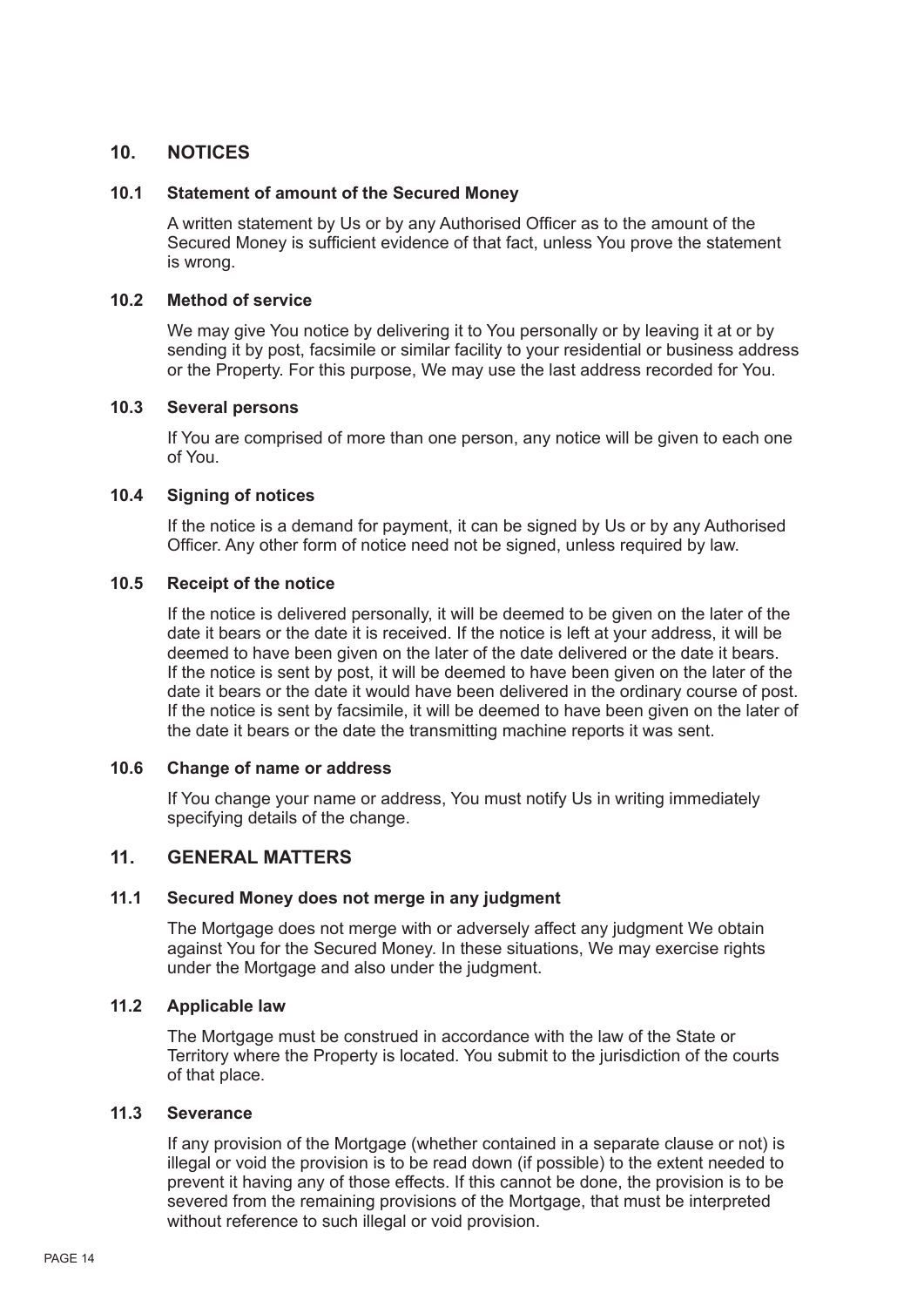# **11.4 Assignment of Mortgage**

We may assign or otherwise dispose of or deal with our rights or interests under the Mortgage at any time without telling You and without getting your consent. We will not give You notice of that assignment, disposition or dealing unless that notice is required by law or We reasonably consider that there is an important reason to notify You.

You consent to the disclosure by Us of any information that We have about You or your obligations under the Mortgage (including a copy of the Mortgage or the Secured Agreement) to any person who is a guarantor of your obligations and any other person who has acquired our rights or interests under the Mortgage or is considering doing so.

Where this Loan is governed by Credit Law, You will have the same rights against an assignee at law as You do against Us.

Without limiting this clause 11.4, any assignment by Us, or any subsequent assignment, of the Mortgage, including the right to receive the Secured Money, will be free from any equity, set-off or cross-claim that, but for this provision, You could establish against Us or any other person (including any other assignor of the Mortgage).

# **11.5 Exercise of our discretion**

Except where the Mortgage or Credit Law provides otherwise, where our consent is sought, We may give or withhold the consent at our absolute discretion and may also give consent subject to such conditions as We think fit.

#### **11.6 Joint and several liability**

If You are comprised of more than one person, each person will be liable individually, and every two or more persons are liable jointly, for all promises and obligations under the Mortgage.

# **11.7 Discharge of Mortgage**

The Mortgage is a continuing security for the Secured Money and continues until the Mortgage is finally discharged.

# **11.8 Deed**

The Mortgage is a deed unless:

- you enter into the Mortgage using Electronic Acceptance, and
- at the time of you enter the Mortgage the laws of the applicable jurisdiction do not allow deeds to be in electronic form or electronically signed or witnessed,

in which case the Mortgage is an agreement. However, this clause does not prevent the Mortgage becoming a deed in accordance with the laws of the jurisdiction where the Land is located when this mortgage is registered on the applicable land titles register.

# **11.9 Counterparts**

The Mortgage may be executed in any number of counterparts. Each counterpart is an original and all the counterparts together are one and the same instrument.